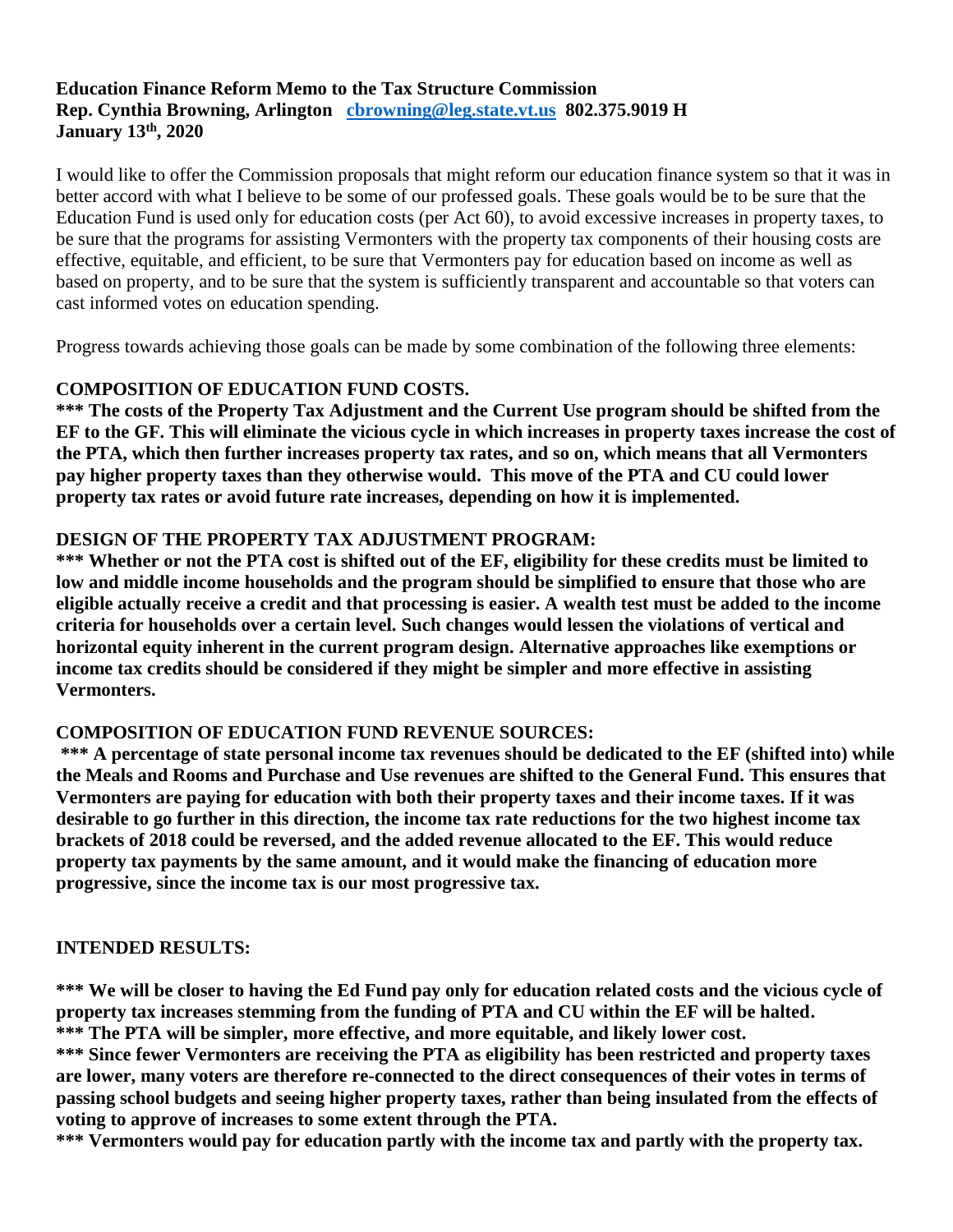# **COMPOSITION OF EDUCATION FUND COSTS:**

\*\*\* The costs of the Property Tax Adjustment and the Current Use program should be shifted from the EF to the GF. This will eliminate the vicious cycle in which increases in property taxes increase the cost of the PTA, which then further increases property tax rates, which means that all Vermonters pay higher property taxes than they otherwise would. This move of the PTA and CU could either stabilize or lower property tax rates depending on how it is implemented.

The Property Tax Adjustment program and the Current Use program are not education programs, nor are their designs voted on by school district voters, therefore their costs should not be covered in the Education Fund. I consider it a violation of the provisions of Act 60, which say that the Education Fund can only be used for education spending. Before the Education Fund existed the costs of both programs were covered in the General Fund budget.

In addition, the presence of these costs in the Education Fund, whether as an internal transfer in the cost of PTA or as lost revenue with the CU, can create a vicious cycle of property tax increases that actually lessen the degree of support that the program participants get. Any initial increase in property tax rates sets off a series of additional increases in property taxes over time. Paying for the costs of property tax supports within the Education Fund means that the expense of those supports drives up property taxes, which in turn drives up the costs of the supports and the need for supports, and so forth.

The property tax rates are the variable that has to move to make the EF balance, so any particular increase in cost or decrease in revenue will increase property tax rates. Any decrease in costs or increase in revenue will decrease property tax rates.

Because the PTA and the CU are determined based on the previous year's income and property taxes, changes in property tax rates in one year affect the costs of the programs in the next, which in turn can affect property tax rates in the following year, and so on. An increase in property tax rates this year means that this year's property tax liabilities will be higher, but the adjustment credits and therefore the cost of the program do not increase from that since the credits are based on last year's income and property tax rates. But next year, this year's increase in property tax rates will mean larger adjustment credits, increasing the overall cost of the programs. But that increase in program costs causes higher property tax rates in that next year, which perpetuates the process. It is a kind of vicious cycle. It is as if once property tax rates are rising, participants in these programs never catch up.

I believe that if the costs of these support programs were covered in the General Fund instead of the Education Fund, the sequence of increases would not occur. In that situation if some increase in cost meant that property taxes increase in one year, that would increase the cost of the PTA and CU in the following year, but that increase in program costs would be in the GF not the EF, so there would be no resulting further increase in property tax rates from the initial change.

So I would recommend that the costs of the PTA and the CU programs be borne within the GF rather than the EF. But there would have to be a way to cover those costs as the GF is so tight, so one way to do this would be to remove the program costs AND the revenue to cover them from the EF. Then going forward the GF would be subject to any variations in program costs from changes in EF revenue and costs, but there would be no secondary effects from those variations.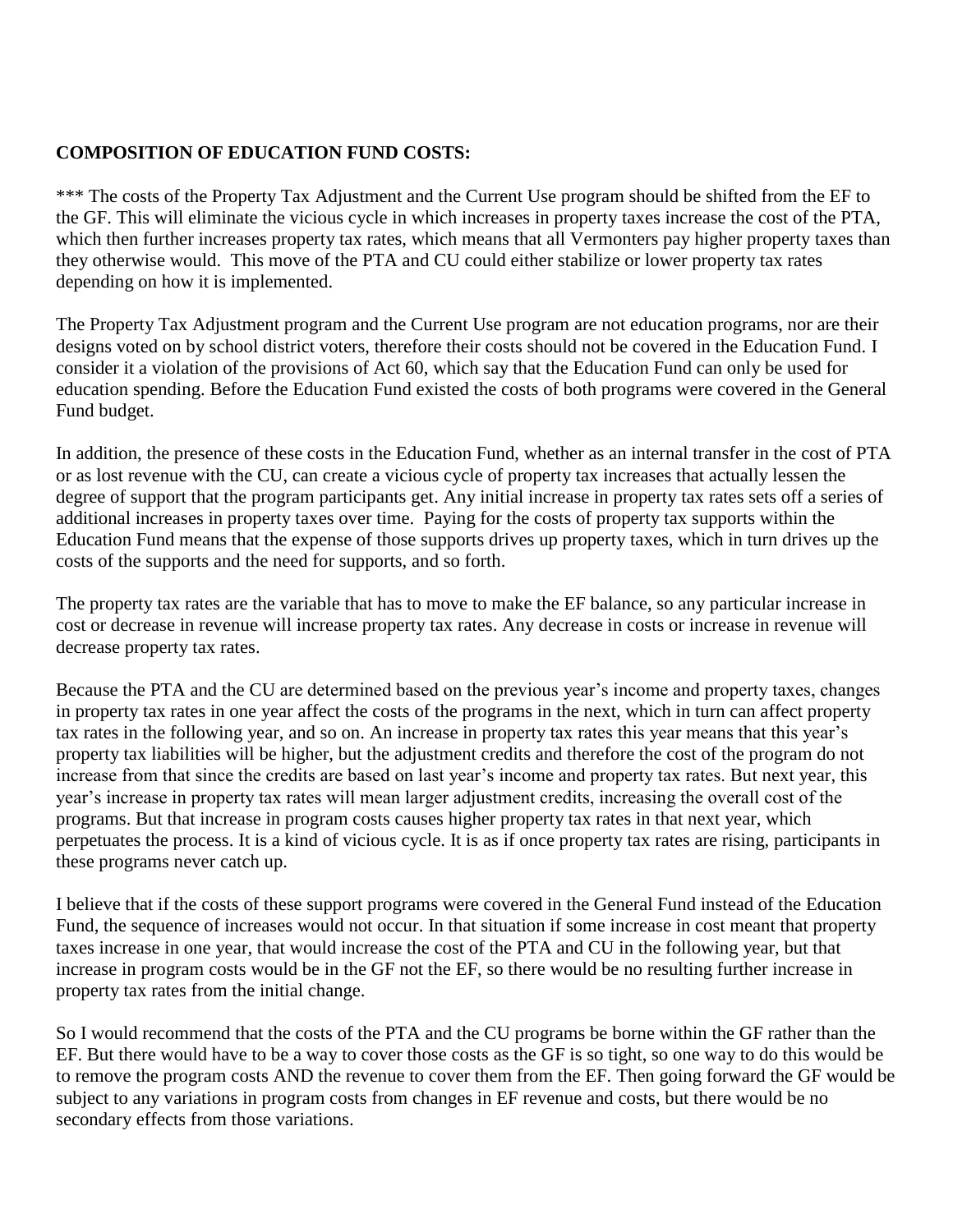However, I think that a better way to undertake the removal would be to first take steps to reduce the PTA support program so that the EF benefits from a series of reductions in costs over several years first, enjoying a virtuous cycle. THEN, when the costs are already lower, take the costs and the revenue out of the EF. (I am not proposing changes in the CU program at this time.)

For instance, I would alter the eligibility criteria for Property Tax Adjustments for this year so that those with income over \$90,000 are no longer eligible. This would reduce the cost of the PTA this year. (Yes, I know that this would create a 'cliff', but let's just ignore that for now, or shift the cliff downwards.) I would also lower the cap on the maximum payments, which would also reduce the cost. Finally, for all currently eligible households I would put in place a wealth criteria in order to insure that support payments are not going to people with incomes below \$90,000 but substantial financial, real estate, vehicles, jewelry, artwork, and other assets. (See discussion of problems with the PTA below.)

I believe that altogether such changes in eligibility criteria would reduce the costs of the PTA, perhaps by as much as \$10 m to \$20 m. If we take the high estimate, this alone would mean a decrease in costs in the EF of \$20 m, which could allow a reduction in the average Homestead Property Tax Rate of 5 cents. This would mean that all those paying education property taxes for their homesteads would see a reduction in tax liability this year. This reduction in property tax liability could partly or entirely offset the reduction in support payments from the changes in eligibility that were implemented, depending on a taxpayer's circumstances.

The reduction in property tax liability from the reduction in PTA program costs this year will reduce the costs of the credits provided next year. This will mean another decrease in the property tax rates for next year.

Given the complexity of the EF/GF interactions, it might be best to alter the PTA in a way that lowers costs by about \$20 for this year, which will reduce this year's property tax rates below what they otherwise would be. Remove the PTA and CU costs from the EF and put them in the GF, reflecting the reduction in the PTA costs. The current costs of those programs is about \$220 m. So if the costs are reduced to \$200 m, \$200 m in revenue, perhaps a chunk of the sales tax revenue, would go into the GF to cover those costs.

# **DESIGN OF THE PROPERTY TAX ADJUSTMENT PROGRAM:**

\*\*\* Eligibility for these credits must be limited to low and middle income households and the program should be simplified to ensure that those who are eligible actually receive a credit and that processing is easier. A wealth test must be added to the income criteria for households over a certain level. Alternative approaches like exemptions or income tax credits should be considered.

Both the Property Tax Assistance program should be reformed. The current program gives more money to those with more valuable houses, which violates vertical and horizontal equity. I think that in our need to provide support for people to pay their property taxes and be able to keep their houses, we have started to subsidize the possession of particular houses rather than subsidize access to housing in general. I think that the generosity of these supports has contributed to a kind of freezing of Vermont's housing market because people can stay in their houses as they age and their families shrink. In many ways this is a good thing, but it may not contribute to the efficient use of our housing stock. The program provides no incentive for people to share housing since the higher one's household income the lower the property tax credit.

Another problem with the existing system is that it is so complex that people who are eligible may not get the support and dealing with the PTA program takes an inordinate amount of Department of Tax time. The system of support also weakens the link between voting to increase education spending and increases in a person's own property tax liability.